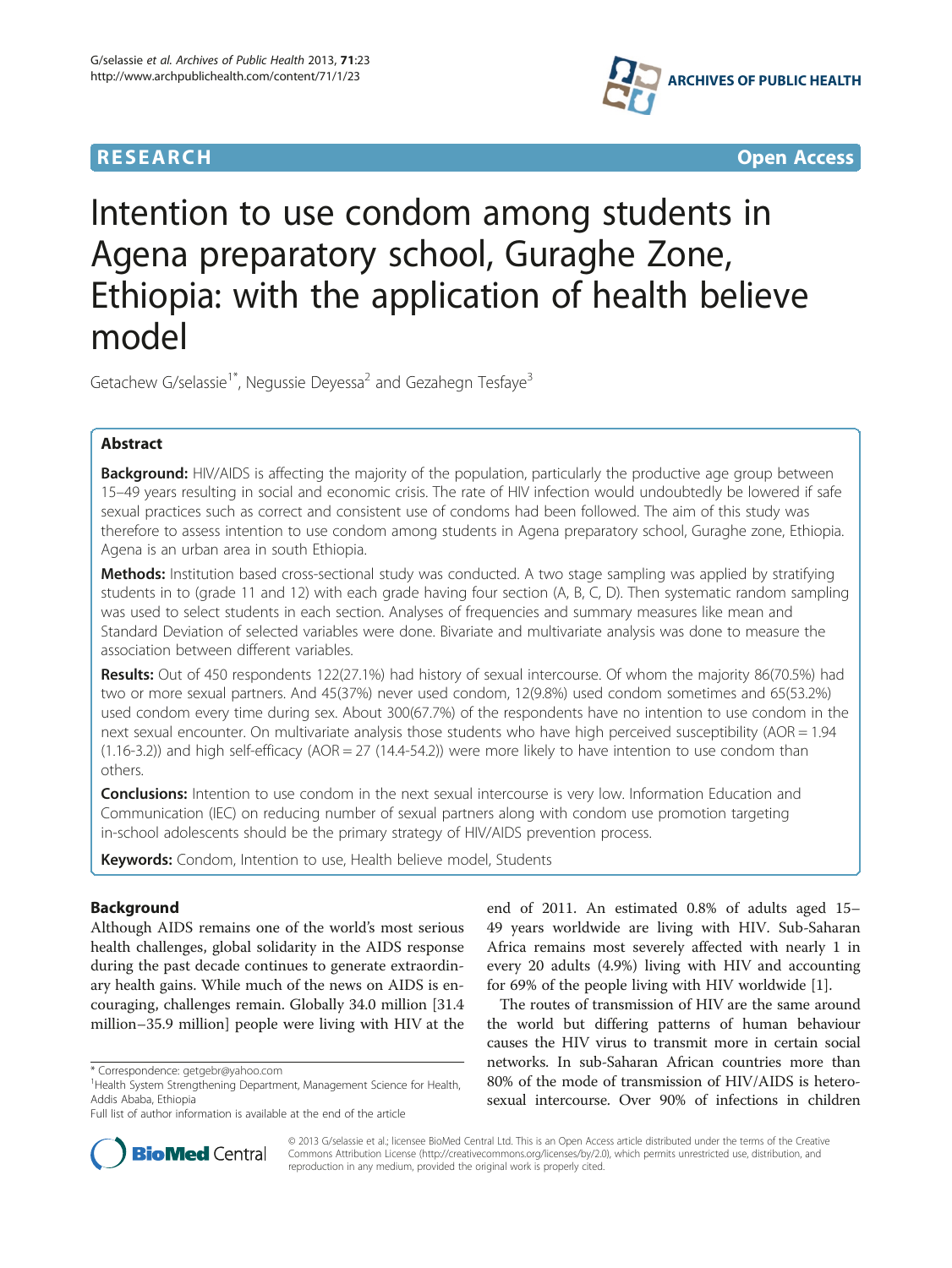resulted from mother to child while women contribute for 55% of all HIV–positive adults [[2](#page-7-0)]. Despite this alarming figure, AIDS is still blighting the lives of another 16,000 people worldwide everyday out of which 50% of them are among young aged 15–24 years [[3](#page-7-0)].

The rate of HIV infection would undoubtedly be lowered if safe sexual practices such as correct and consistent use of condoms had been followed. But, many African men and women find condoms incompatible with their sexual and cultural norms. Moreover, those who would like to use condoms often find them inaccessible and /or unavailable. And, even when available, both male and female frequently shy away from taking advantage of them, feeling that they will be stigmatized. On the other hand in most African countries male condom that has practical usefulness to protect against HIV and other sexually transmitted infections (STIs) has limitations such as religious disapproval, perceived reduced sexual satisfaction, distribution and storage problems which affect the adolescents intention to use condom [\[4](#page-7-0)].

The social stigma associated with HIV/AIDS, the disease's long period of invisibility and the determination of whether the infection is related to behavioural risks such as sexual transmission or occupational exposure add to the complexity of HIV/AIDS in many countries especially the Sub-Saharan Africa [[5](#page-7-0)].

Behaviour change programmes seek to promote safer individual behaviour as well as changes in social norms that generate healthier patterns of sexual behaviour. HIV behaviour change programmes have largely been measured against the outcomes of reduction in the number of young people initiating sexual intercourse early and the number of sexual partners and increase in the correct and consistent use of condoms among people who are sexually active [[1\]](#page-7-0).

Generally, no intervention aimed at changing behaviours to promote health can be 100% effective. Because some of the behaviours and activities that need to change behaviour in order to avert HIV Infection are pleasurable, it should be no surprise if short term interventions did not lead to immediate and permanent behavioural change. By any means, there is no question that the prevention programs through behavioural change works and remains the best and most costeffective approach [\[6](#page-7-0)].

Ethiopia is one of the seriously affected countries by the epidemic. The disease is affecting the majority of the population, particularly the productive age group between 15–49 years, resulting in social and economic crisis. Though continuous IEC interventions have made efforts in increasing awareness about modes of transmission and prevention of HIV/AIDS; they have not successfully been able to bring about the desired behavioural change among the population.

Some studies among students in Ethiopia showed high rate of sexual experience and low tendency to use condom. A study in Gonder College of health sciences revealed that out of 383 students 56.1% were sexually active. Among the sexually active students, 37.1% reported ever use of condom. Consistent condom use was reported only by 6.4% [\[7](#page-7-0)]. Also a study in Agaro high school showed that 90(25%) of the students had history of sexual intercourse. Among those who had previous sexual exposure 49(54.4%) used condom at least once. Of these, 23(46.9%) were using condom always [\[8](#page-8-0)].

In Ethiopia there is lack of extensive research on factors that influence their intention to use condom that use behavioural change models to inform health programmers and policy makers to refine the existing HIV/AIDS prevention and control strategy among youths. Since the health believe model is a behavioural change framework which can addresses several constructs influencing health behaviours such as condom use, it is anticipated that the results of this study can provide a basis for designing an effective HIV/AIDS prevention and control programme in-school youths in Ethiopia.

More over the study area is characterized by high population growth, density and migration of men to bigger towns. As a result, HIV/AIDS infection is estimated to be high. Research on socio-demographic and psychosocial determinants of condom use particularly in the area is scarce (non-existent). Thus, this study is believed to fill the existing information gap. Therefore the aim of the study was to assess intention to use condom among students in Agena preparatory school, Guraghe zone, Ethiopia.

# Methods

# Study setting

The study was conducted in Agena preparatory school, Ezza woreda, Guraghe zone, Ethiopia. Guraghe is one of the diverse ethnic groups found in Southern Nation Nationalities and Peoples Region (SNNPR) in Ethiopia and administratively one of the zones in SNNPR. In Ezza woreda there were four high schools, one preparatory school and one TVET (Technical and Vocational Educational Training) college. The woreda is located 198 Km away from Addis Ababa in the Southern part of Ethiopia. It is one of the 13 woredas of Guraghe zone having 28 Kebeles from which one is urban (Agena) and the rest are rural. The study was conducted from December, 2010 to January, 2011.

# Study design

Institution based cross-sectional study design was used to conduct the study.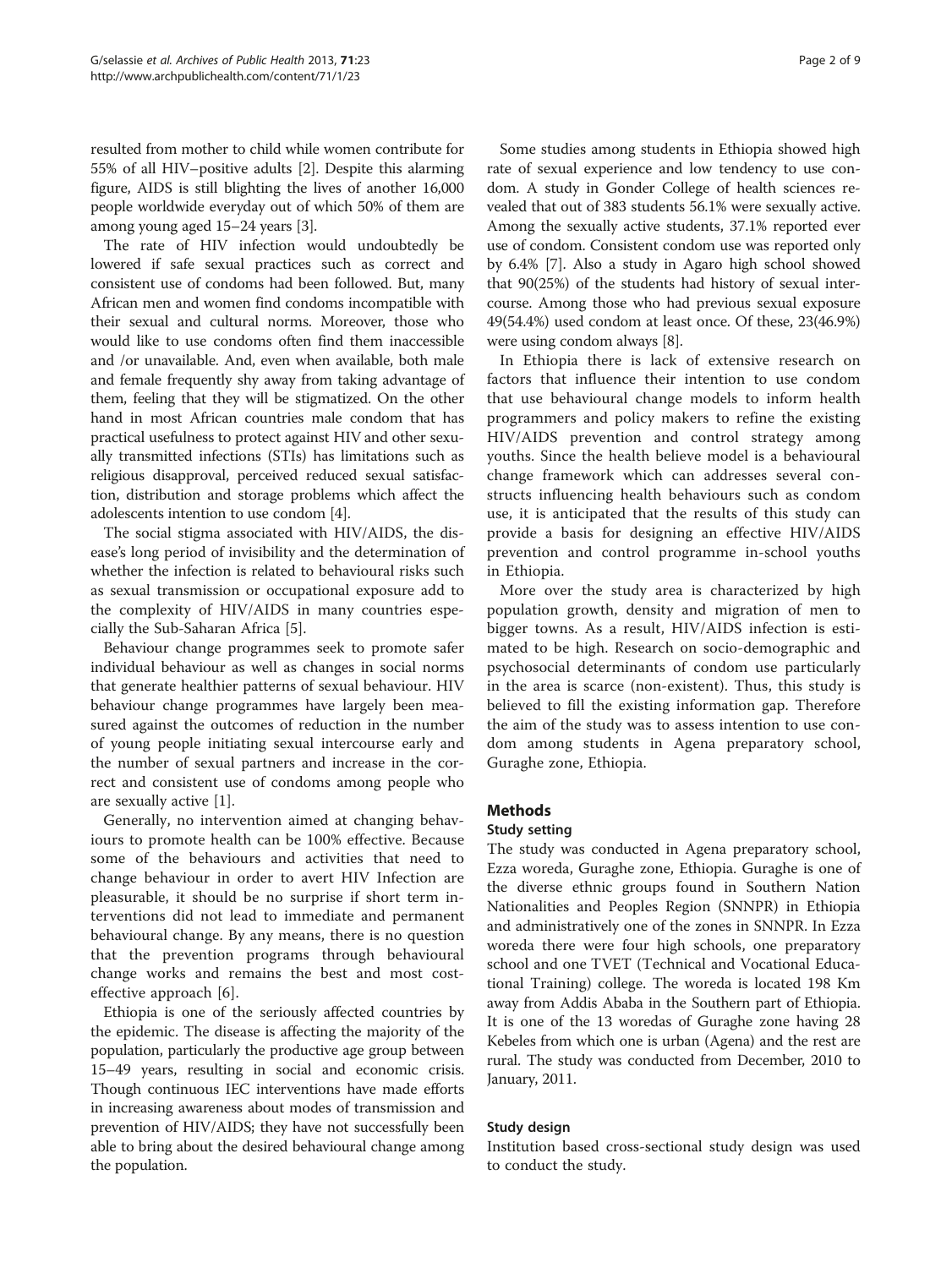## Source population

All high school students of Agena town who enrolled for the academic year of 2010/2011.

## Study population

Preparatory school students enrolled for academic year of 2010/2011. Those students who were blind, critically sick (to the extent of unable to read and write), not voluntary to participate and absent from class at the time of data collection were excluded from the study.

## Sample size determination

The sample size was determined using single population formula by taking the following assumptions; proportion of students (49%) who intend to use condom in Agaro high school [\[8](#page-8-0)], marginal error (0.05), Z score of 95% CI  $Z\alpha/2 = 1.96$  and non response rate of 20%. Therefore the total sample size for this study was 460 students.

# Sampling procedure

A two stage sampling method was used to select study participants from the school. The first stage was to stratify students into two categories, grade 11 and 12.With in each grades there were four sections labelled as A, B, C and D. The number of study subjects from each grade was allocated proportionally to the size of the respective sections. The second stage of sampling was to select students with in each sections using systematic random sampling. For the systematic random sampling list of students in each section was used as a sampling frame. By calculating the sample interval, the first person was selected using lottery method and subsequent students were selected by adding the calculated sampling interval for each section.

# Data collection method and tools

A structured self-administered questionnaire was adapted from the standardized Behavioural Surveillance Survey questionnaire [\[9](#page-8-0)]. Additionally Health Believe Model (HBM) was used as a conceptual framework for the development of the instrument. Two to six items were derived and used from HBM to measure perceived susceptibility/severity, perceived benefits, perceived barriers and self efficacy using a scale of 5 for "strongly agree" all the way down to 1 "strongly disagree". The questionnaire was initially prepared in English and then translated in to Amharic and checked for any inconsistencies or distortions in the meaning of words and concepts. Self administered questionnaire using paper and pencil was used for data collection. Five health professionals who can speak both Guraghe and Amharic language and familiar with local customs were recruited to facilitate the overall data collection. They were trained for three days on procedures and techniques of collecting the data.

#### Data quality assurance

Proper designing of data collection instruments was made by adopting it from a standardized behavioural surveillance survey. Strict supervision of data collection process was done and training was given to data collectors. Two round pre-test was conducted, the first was focused test among 10–12 students and the other was carried out on similar setting but out of the study area on about 20–30 students. An appropriate modification was made after discussing with the coordinators before starting the actual data collection process.

## Data entry and analysis

Data was entered into Epi info version 3.5.1 and analyzed using SPSS version 16 computer software packages. Data cleaning was carried out using simple frequency and tabulation to look for consistency. Dummy tables that consider the main research questions were drafted. Analysis of frequencies of different variables and chi square test for some selected variables were done. Odds ratios were calculated to determine the strength of association between selected variables. Multivariate analysis using logistic regression was done to control the effect of each explanatory variable on the outcome variable.

Health Belief Model theory constructs was applied in the analysis. It is a psychological model that attempts to explain and predict health behaviour by focusing on attitudes and belief of an individual. The key variables of health belief model used were perceived susceptibility, perceived benefit, perceived severity, perceived barrier and self efficacy.

# Study variables

## Dependent variables

Intention for condom use: - Regardless of their past sexual experience respondents were assessed for their intention to use condom in the next sexual encounter using the following item;

"I intend to use condom at the next sexual intercourse" Responses were arranged from strongly agree to strongly disagree in 5 scale.

## Independent Variables

Socio-demographic characteristics, perceived susceptibility (severity), perceived benefits, perceived barriers and self-efficacy.

Perceived susceptibility; students were asked four questions regarding perceived susceptibility to HIV/AIDS. The item includes "I'm at low risk for HIV infection", "I'm too young to get an HIV infection".

Perceived severity; students were asked three questions regarding perceived severity of the HIV/AIDS virus. The questions included, "if I had an HIV infection, my family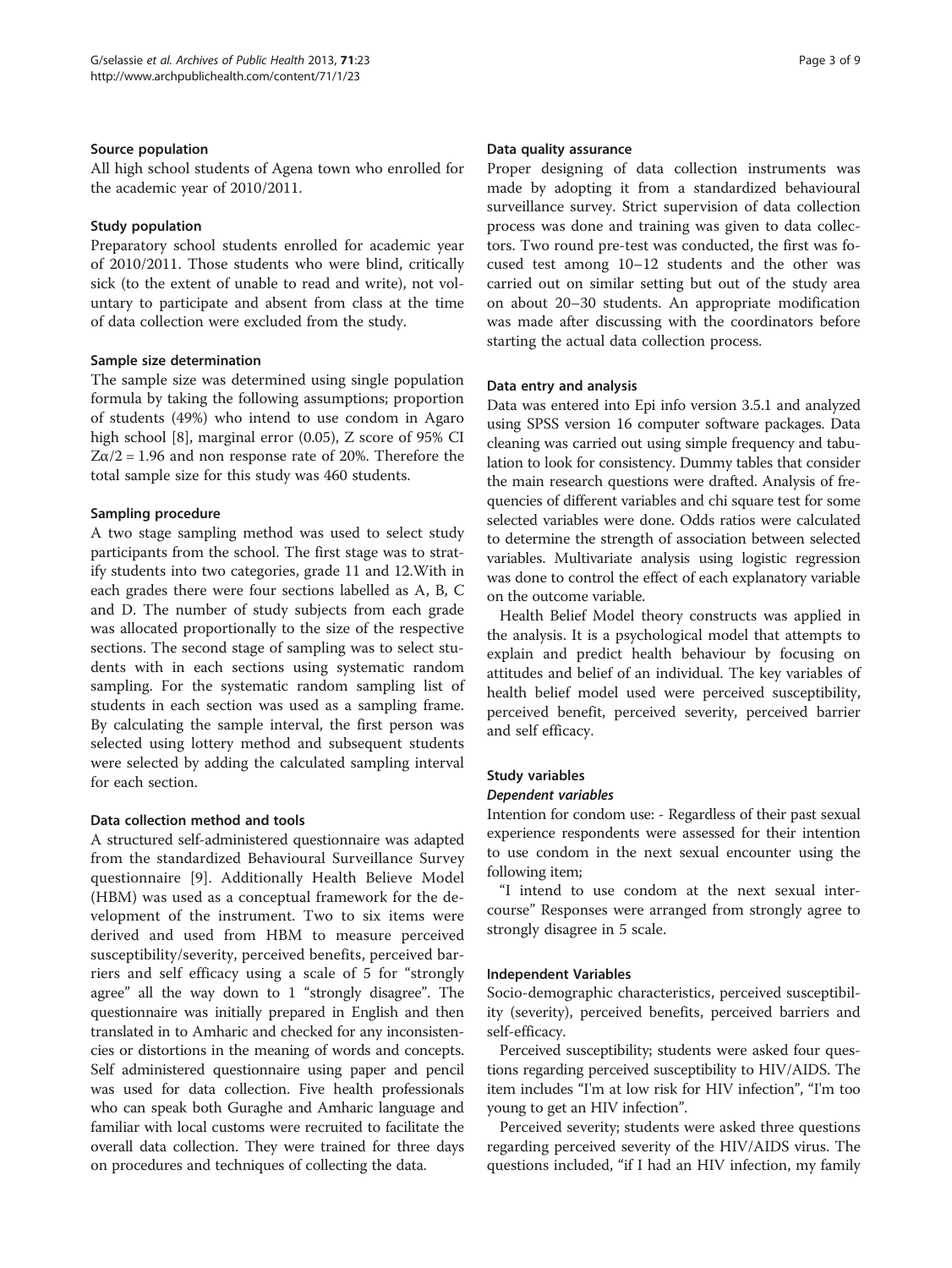relationships would be strained" and "if I got AIDS, I would eventually die from it".

Perceived benefits; consisted of two items that suggest among other things that, condom is an effective way of preventing the transmission of the AIDS virus.

Perceived barriers; consisted six items, which among others suggests that buying or using condom is embarrassing, expensive, and indicates mistrust."

Self-efficacy; two items were used to assess the selfefficacy. The items like "confidence to using condom in the middle of sexual excitement", "high confidence in using condom indifferent situation like after alcohol use" were included.

For the above psychosocial variables a sum score was constructed by adding the items corresponding to each variable and dichotomized in to low and high. The variables score less than or equal to the mean score were considered low where as those greater than the mean score were high. The response options for each item in the variables were on a 5 point likert scale ranging from "strongly agree to strongly disagree".

## Ethical consideration

Ethical clearance was secured from institutional review board of University of Gondar and ACIPH. Based on the ethical clearance, official permission was obtained from different authorities of the Guraghe zone. The respondents were informed about the objective and purpose of the study. Oral consent was obtained from each respondent before administering the questionnaire. To assure confidentiality no name or personal identifying information was written on the questionnaire and information was recorded anonymously.

## Results

## Socio-demographic characteristics

Four hundred fifty students responded and filled the questionnaire from the sampled 460 students making a response rate of 98%. Majority 278 (61.8%) of the respondents were males. The average age of the study population was 17.93 years. Four hundred forty (97.8%) of the respondents were Guraghes and 10(2.2%) were Amharas. Orthodox Christian constituted 316(70.2%) of the study population. Most of the respondents, 449 (99.8%) were not married at all, the rest insignificant number 1(0.2%) were married which was omitted from subsequent further analysis. Regarding the level of education, 234 (52.0%) were grade 12 students while grade 11 students constituted 216 (48%) of the study population (Table 1).

# Sexual history related to HIV/AIDS and intention to use condom

Among the respondents, it was found that 122 (27.1%) had sex in the past one year, of whom 93 (76.2%) were

Table 1 Socio-demographic characteristics of students in Agena preparatory school, Guraghe zone, Ethiopia, 2011

| <b>Variables</b>             | Frequency | Percent (%)    |  |
|------------------------------|-----------|----------------|--|
| Sex                          |           |                |  |
| Male                         | 278       | 61.8           |  |
| Female                       | 172       | 38.2           |  |
| Age group                    |           |                |  |
| $15 - 19$                    | 410       | 91.1           |  |
| $20 - 25$                    | 40        | 8.9            |  |
| Religion ( $n = 449$ )       |           |                |  |
| Orthodox Christian           | 316       | 70.2           |  |
| Muslim                       | 115       | 25.6           |  |
| Protestant                   | 18        | $\overline{4}$ |  |
| Ethnicity                    |           |                |  |
| Guraghe                      | 440       | 97.8           |  |
| Amhara                       | 10        | 2.2            |  |
| Marital status ( $n = 449$ ) |           |                |  |
| Single                       | 449       | 99.8           |  |
| <b>Educational status</b>    |           |                |  |
| Grade 11                     | 216       | 48             |  |
| Grade 12                     | 234       | 52             |  |
| Monthly family income        |           |                |  |
| 100-500 birr (\$5-26)        | 145       | 32.2           |  |
| 501-1000 birr (\$27-55)      | 117       | 26             |  |
| 1001-3000 birr (\$56-166)    | 176       | 39.2           |  |
| 3001-5000 birr (\$167-277)   | 11        | 2.4            |  |
| >5000 birr (\$ > 277)        | 1         | 0.2            |  |
|                              |           |                |  |

\$ dollar

males and 29 (23.8%) were females. From these, 36 (29.5%) had only one sexual partner, 71(58.2%) had two sexual partners and 15(12.3%) of them had more than two sexual partners in the last 12 months. The mean age of sexual debut was 16.2 years. Of those who had sex in the past one year 45(37%) never used condom, 12(9.8%) used condom sometimes and 65(53.2%) used condom every time. The main reasons for not using condom during sexual intercourse was attributed to have trust in one partner 23(19%), opposition from sexual partner 17 (14%), religious disapproval 14(11%), dislike to use 11 (9%) and unavailability of condoms 7(6%). Only 150 (33.3%) of study subjects have intention to use condom in the next sexual encounter, the majority 300(66.7%) have no intention to use condom in the next sexual encounter (Table [2](#page-4-0)).

# Knowledge on transmission and prevention of HIV/AIDS and misconceptions

About 420 (93.3%) subjects believed that the mode of transmission is unprotected sex, 374 (77.1%) through infected instruments and 231(51.3%) from pregnant mother to child. Almost similar proportion of the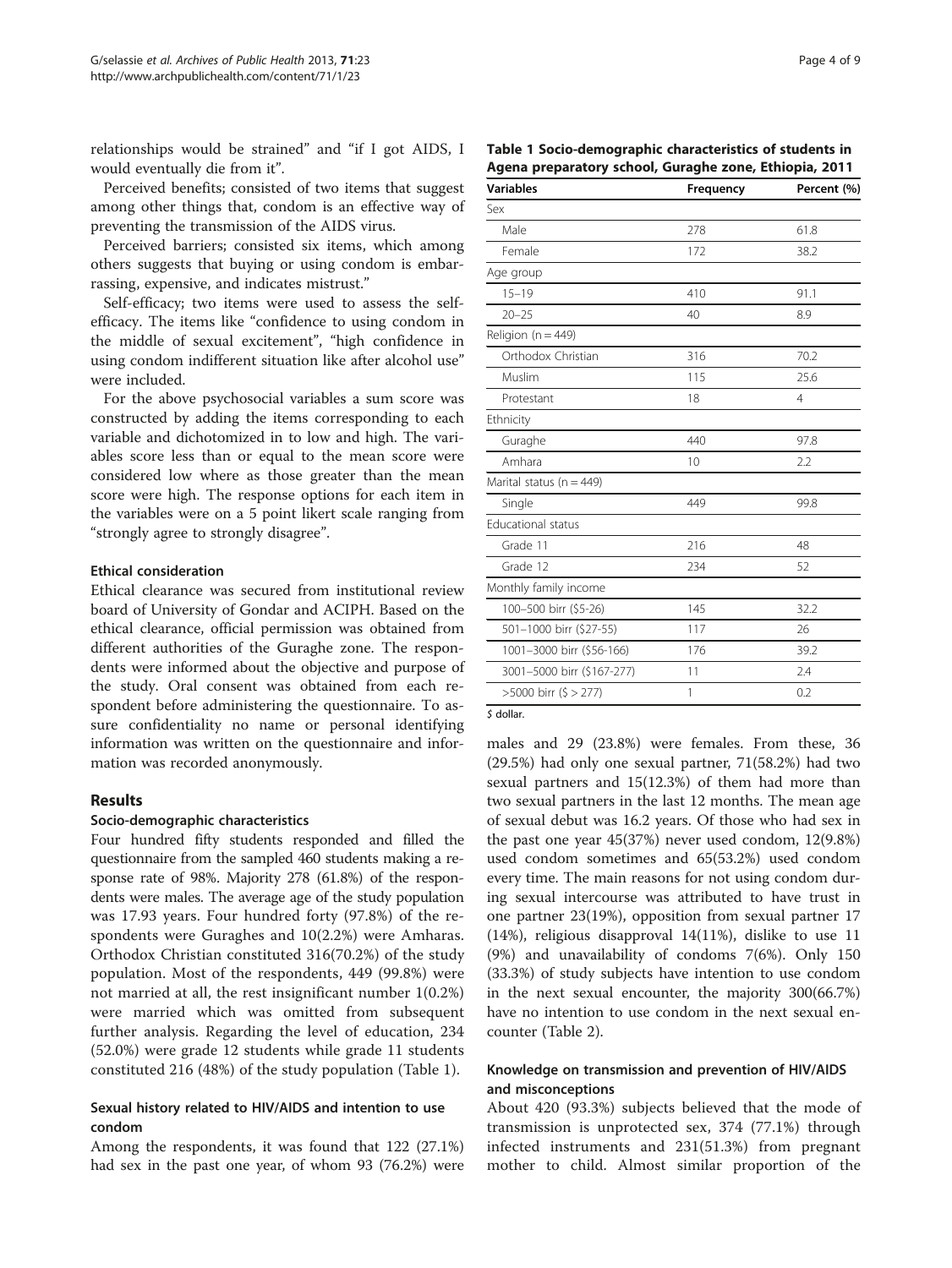<span id="page-4-0"></span>

| Table 2 Past sexual behaviour and intention to use     |
|--------------------------------------------------------|
| condom at next sexual activity among students in Agena |
| preparatory school, Guraghe zone, Ethiopia, 2011       |

| Variable                                         | Frequency           | Percent (%) |
|--------------------------------------------------|---------------------|-------------|
| Had sex in the past one year                     |                     |             |
| Yes                                              | 122                 | 27.1        |
| No                                               | 328                 | 72.9        |
| Age of sex started                               |                     |             |
| Mean (average age)                               | 16.2 $(S.D = 0.97)$ |             |
| Number of sexual partner in the<br>past one year |                     |             |
| 1                                                | 36                  | 29.5        |
| $\mathfrak{D}$                                   | 71                  | 58.2        |
| $\geq$ 3                                         | 15                  | 12.3        |
| Condom utilization in the past one year          |                     |             |
| Yes                                              | 77                  | 63.1        |
| No                                               | 45                  | 36.9        |
| Frequency of condom use $(n = 122)$              |                     |             |
| Never                                            | 45                  | 37          |
| Sometime                                         | 12                  | 9.8         |
| Every time                                       | 65                  | 53.2        |
| Intention to use condom ( $n = 450$ )            |                     |             |
| Yes                                              | 150                 | 33.3        |
| No                                               | 300                 | 66.7        |
| Reason for not using condom                      |                     |             |
| Trust in one partner                             | 23                  | 19          |
| Opposition from partner                          | 17                  | 14          |
| Religious disapproval                            | 14                  | 11          |
| Dislike to use                                   | 11                  | 9           |
| Unavailability of condom                         | 7                   | 6           |

S.D standard deviation.

respondents, 381(84.7%) and 377(83.8%) perceived that being faithful to one partner and abstinence are preventive methods of HIV/AIDS respectively. About 321 (71.3%) of the respondents perceived that correct and consistent use of condom is a preventive method of HIV/AIDS. With regards to misconceptions related to HIV/AIDS, few study subjects replied that HIV is transmissible via mosquito's bite 40(8.9) and 39 (8.7%) of the respondents said that HIV can be transmitted by eating with PLHIVs and 18(4%) by eggs of a hen that had swallowed a used condom (Table 3).

#### Perceived susceptibility

Student's attitude towards perceiving themselves as susceptible to HIV infection was assessed and the result indicated that more than half of them had low perception of acquiring the infection. The mean score was 2.69.

# Table 3 Knowledge related to transmission and prevention of HIV/AIDS, and Misconceptions among students in Agena preparatory school, Guraghe zone, Ethiopia, 2011

| Variable                                                 | Frequency | Percent (%) |  |
|----------------------------------------------------------|-----------|-------------|--|
| Knowledge of modes of transmission of<br><b>HIV/AIDS</b> |           |             |  |
| Unprotected sex                                          | 420       | 93.3        |  |
| Infected instruments                                     | 374       | 77.1        |  |
| <b>MTCT</b>                                              | 231       | 51.3        |  |
| Unsafe blood transfusions                                | 327       | 72.7        |  |
| Knowledge of preventive methods of<br><b>HIV/AIDS</b>    |           |             |  |
| Being faithful to one partner                            | 381       | 84.7        |  |
| Abstinence                                               | 377       | 83.8        |  |
| Correct and consistent use of condom                     | 321       | 71.3        |  |
| Misconceptions about transmission of<br>HIV infection    |           |             |  |
| Mosquito's bites                                         | 40        | 8.9         |  |
| Eating with PLWHA                                        | 39        | 8.7         |  |
| Eating eggs of a hen swallowed<br>used condom            | 18        | 4           |  |

# Perceived severity

More than half of the respondents had low perception towards severity of HIV/AIDS. The mean score for perceived severity was 1.85.

## Perceived benefit

More than half of the respondents agreed that condom use was low to prevent HIV/AIDS. The mean score for the perceived benefit of condom use was 1.27.

#### Perceived barrier

The majority of the students had high level of perception on barrier for condom use. The mean score was 3.82.

# Self-efficacy

Half of the respondents had high confidence in using condom. The mean score for self-efficacy were 2.78 (Table 4).

Table 4 Mean and standard deviation of theoretical variable of Agena preparatory school students, Guraghe zone, Ethiopia, 2011

| <b>Theoretical variable</b> | Mean $(0-5)$ | <b>Standard deviation</b> |
|-----------------------------|--------------|---------------------------|
| Perceived susceptibility    | 2.69         | 114                       |
| Perceived severity          | 1.85         | 0.75                      |
| Perceived benefit           | 1 27         | 0.17                      |
| Perceived barrier           | 3.82         | 1.69                      |
| Self-efficacy               | 278          | 1 94                      |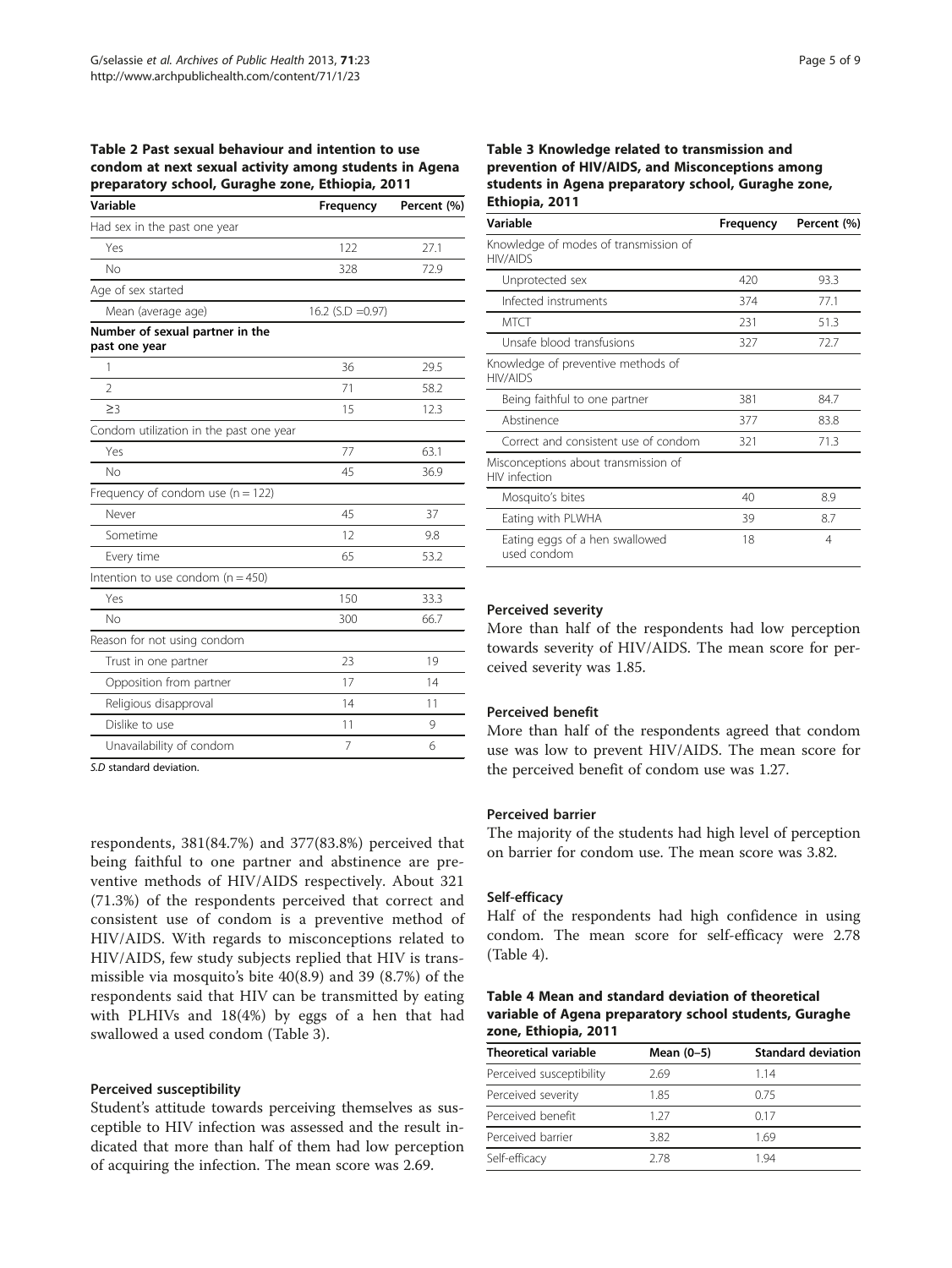Bivariate analysis showed the following variables have statistical association with intention to use condom. Male were more likely to have intention to use condom than female,  $[COR = 2.3795\% CI (1.54, 3.66)].$  Those who had high perception on susceptibility were less likely to have intention to use condom as compared to those having low perception on susceptibility  $[COR =$ 0.59 95% CI (0.4, 0.89)]. Students who had high selfefficacy were more likely to have intention to use condom than those having low self efficacy [COR = 29.0 95% CI (15.3, 55.2)]. Those students who have high perceived barrier were more likely to have intention to use condom  $[COR = 2.2895\% CI (1.53-3.4)]$  than those who have low perceived barrier (Table 5).

After adjusting for the other variables the multivariate analysis revealed that those who have high perceived susceptibility to HIV/AIDS were more likely to have intention to use condom  $[AOR = 1.94 95\% \text{ CI } (1.16-3.2)]$ compared to their counter parts and those who have high self efficacy have more likely to have intention to use condom  $[AOR = 27 95\% CI (14.4-54.2)]$  than others (Table [6\)](#page-6-0).

## **Discussion**

HIV/AIDS is known to be the major challenges of developing countries. However it is much more challenging in sub-Saharan Africa affecting particularly the productive segments of their population. Thus, it was in line with this fact that a cross sectional study done in Agena preparatory school students concerning their current risky sexual behaviours and condom use intention using health behaviour model. The study investigated different factors such as socio-demographic characteristics and psychosocial factors in relation to their effect on the use of condom and condom use intention.

One fourth of the study participants had sexual exposure and it was found to be higher among males (76.2 Vs 23.8%). The prevalence of condom use (73.1%) among those who have sexual intercourse in the past one year was higher than the study done at Gondar College of

Table 5 Relationship of the theoretical constructs with intention to use condom among students of Agena preparatory school, Guraghe zone, Ethiopia, 2011

| Variable                  |            | Intention to use condom | No intention to use condom |            | COR (Crude Odd Ratio) 95% CI |
|---------------------------|------------|-------------------------|----------------------------|------------|------------------------------|
| Age                       |            |                         |                            |            |                              |
| $15 - 19$                 | 141 (94%)  |                         | 269                        | (89.7%)    | $1.8(0.83 - 3.89)$           |
| $20 - 25$                 | 9(6%)      |                         | 31 (10.3%)                 |            | 1                            |
| Sex                       |            |                         |                            |            |                              |
| Male                      | 122 (81%)  |                         | 166                        | (55.3%)    | 2.37 (1.54-3.66)             |
| Female                    | 38         | (19%)                   | 134                        | (44.7%)    | $\mathbf{1}$                 |
| Educational status        |            |                         |                            |            |                              |
| Grade 11                  | 79         | (52.7%)                 | 137                        | (45.7%)    | 1                            |
| Grade 12                  | 71 (47.3%) |                         | 163                        | (54.3%)    | $0.75(0.51 - 1.19)$          |
| Perceived                 |            |                         |                            |            |                              |
| Susceptibility            |            |                         |                            |            |                              |
| Low                       | 93         | (62%)                   | 148                        | (49.3)     | $\mathbb{1}$                 |
| High                      | 57         | (38%)                   | 152                        | (50.7%)    | $0.59(0.4 - 0.89)^*$         |
| Perceived                 |            |                         |                            |            |                              |
| Severity                  |            |                         |                            |            |                              |
| Low                       | 89         | (59.3%)                 | 150                        | (50%)      | $\mathbf{1}$                 |
| High                      | 61         | (40.7%)                 | 150                        | (50%)      | $0.68(0.46-1)$               |
| Perceived benefit         |            |                         |                            |            |                              |
| Low                       | 86         | (57.3%)                 | 161                        | (53.7%)    | 1                            |
| High                      | 64         | (42.7%)                 | 139                        | (42.3%)    | $0.86(0.58 - 1.3)$           |
| Perceived barrier         |            |                         |                            |            |                              |
| Low                       | 91         | $(60.7\%)$              | 121                        | (80.7%)    | $\mathbf{1}$                 |
| High                      | 59         | (39.3%)                 | 179                        | $(19.3\%)$ | $2.28$ (1.53-3.4)**          |
| Self efficacy             |            |                         |                            |            |                              |
| Low                       | 12         | (8% )                   | 215                        | (71.7%)    | $\mathbb{1}$                 |
| High                      | 138 (92%)  |                         | 85 (29.3%)                 |            | 29 (15.3-55)**               |
| $0.0001 + 0.0001 + 0.000$ |            |                         |                            |            |                              |

 $\epsilon =$  p-value <0.0001  $\ast$  = p-value < 0.05.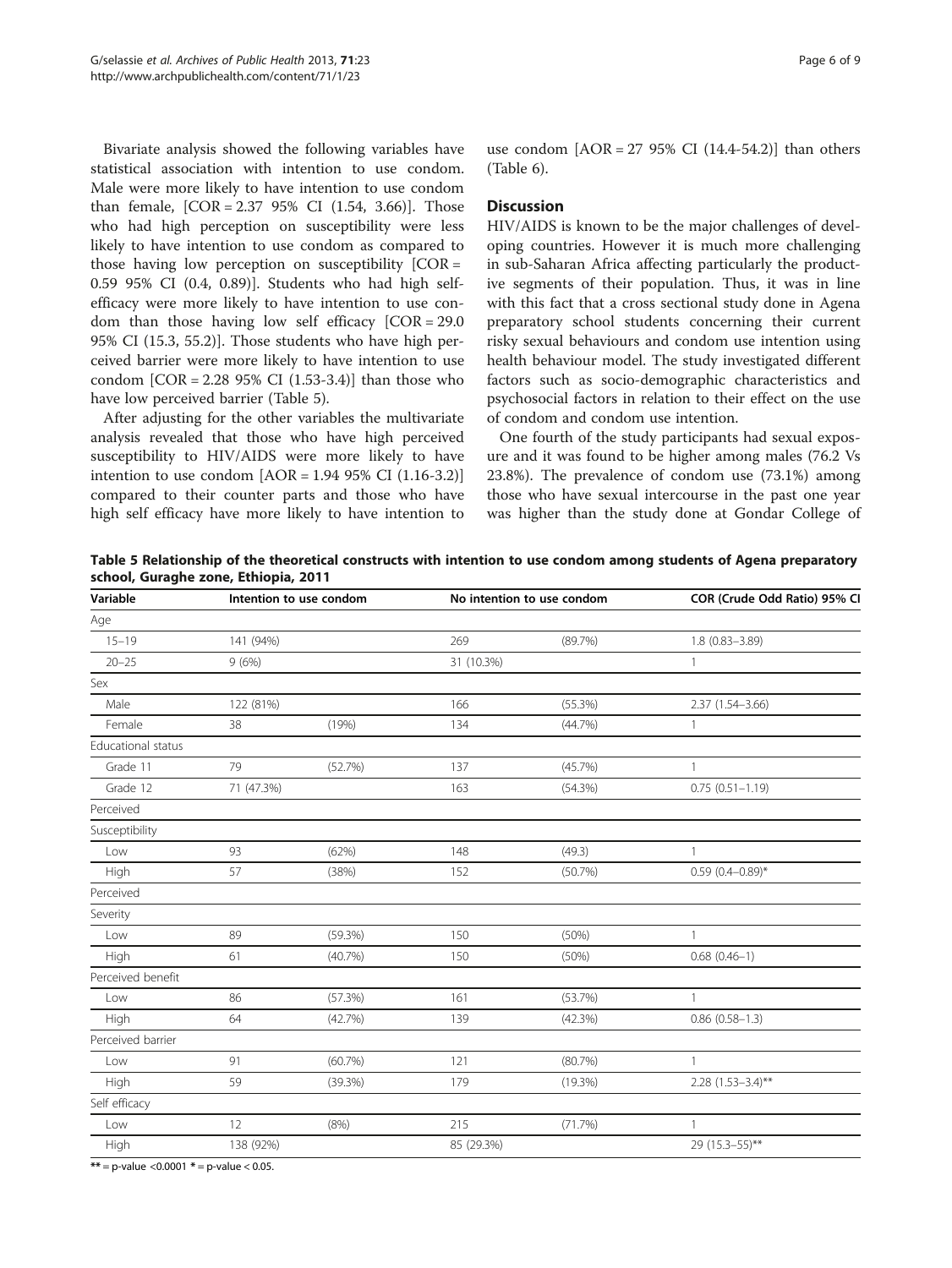| Variable       | Intention to use condom |         |             |                     | No intention to use condom | <b>COR (Crude Odd Ratio)</b><br>95% CI | AOR (Adjusted Odd Ratio)<br>95% CI |
|----------------|-------------------------|---------|-------------|---------------------|----------------------------|----------------------------------------|------------------------------------|
| Sex            |                         |         |             |                     |                            |                                        |                                    |
| Male           | 122 (81%)               |         | 166 (55.3%) | $2.37(1.54 - 3.66)$ | $1.31(0.76 - 2.36)$        |                                        |                                    |
| Female         | 38                      | (19%)   | 134 (44.7%) |                     |                            |                                        |                                    |
| Educational    |                         |         |             |                     |                            |                                        |                                    |
| <b>Status</b>  |                         |         |             |                     |                            |                                        |                                    |
| Grade 11       | 79                      | (52.7%) | 137 (45.7%) |                     |                            |                                        |                                    |
| Grade 12       | 71                      | (47.3%) | 163 (54.3%) | $0.75(0.51 - 1.19)$ | $1.41(0.85 - 2.34)$        |                                        |                                    |
| Perceived      |                         |         |             |                     |                            |                                        |                                    |
| Susceptibility |                         |         |             |                     |                            |                                        |                                    |
| Low            | 93                      | (62%)   | 148 (49.3%) |                     |                            |                                        |                                    |
| High           | 57                      | (38%)   | 152 (50.7%) | $0.59(0.4 - 0.89)$  | $1.94$ (1.16-3.2)*         |                                        |                                    |
| Perceived      |                         |         |             |                     |                            |                                        |                                    |
| Barrier        |                         |         |             |                     |                            |                                        |                                    |
| Low            | 91                      | (60.7%) | 121 (80.7%) |                     |                            |                                        |                                    |
| High           | 59                      | (39.3%) | 179 (19.3%) | $2.28(1.53 - 3.4)$  | $1.53(0.92 - 2.54)$        |                                        |                                    |
| Self efficacy  |                         |         |             |                     |                            |                                        |                                    |
| Low            | 12                      | (8%)    | 215 (71.7%) |                     |                            |                                        |                                    |
| High           | 138 (92%)               |         | 85 (29.3%)  | 29 (15.3-55)        | 27 (14.4-54.2)**           |                                        |                                    |

<span id="page-6-0"></span>Table 6 Odds ratios from logistic regression models predicting intention to use condom among students in Agena preparatory school, Guraghe zone, Ethiopia, 2011

 $**$  = p-value < 0.0001  $*$  = p-value < 0.05.

Medical Sciences (37.1%) and Agaro high school (54.4%) which may be explained by the study time difference and the effect of continued information dissemination through different mechanisms [\[7](#page-7-0)[,8](#page-8-0)].

AIDS risk behaviours such as having contact with multiple sexual partners and having unprotected sex (none use of condom) was common in this study. Among those 122 (27.1%) who have sex in the past one year in this study most participants 86(70.5%) have two or more sexual partners. Moreover, out of those who had sex in the past one year 45(36.9%) never used condom. Some studies on HIV-risk behaviours showed that despite adequate knowledge about HIV/AIDS higher proportion of people especially youths continue to experiment with high risk behaviours (the behaviours known to place individuals at risk of HIV infection) and having multiple sexual partners which is the key concern in much of the sub-Saharan Africa. History of multiple sexual partners was the main risk factor for HIV infection in Ethiopia [[10](#page-8-0)].

The average age of sexual debut was 16.2 years which put them at higher risk of acquiring HIV infection since those students with age of less than 18 years were with higher likelihood of lower intention to use condom in their next sexual encounter. Similar finding was observed in other studies [[8\]](#page-8-0).

The current study findings were consistent with the theory of health belief model where perceived susceptibility and self-efficacy had the major predictive power than the other predictor variables in predicting intention to use condom at the next sexual intercourse. Similar findings on intention to use condom, but from a different analyses approach has also been documented among Tanzanian adolescents. Furthermore, Among Nigerian University students and Sera lion Freetown University Students, Concerning the relative importance of theoretical components, the strong effect was observed from perceived susceptibility and self efficacy in predicting the intention to use condom at the next sexual intercourse [[11](#page-8-0)].

Human behaviours that predispose people to acquiring and transmitting HIV were assessed. The key benefits from this finding that involved both high and low risk groups of population is to fill the gaps of information existing in behavioural survey in Ethiopia in general and emerging regions in particular. Uganda and Thailand used behavioural survey as an evidence to prove the reduction of AIDS prevalence in the past couples of years as a result of change in high-risk human behaviours gained earlier [\[10,12,13](#page-8-0)]. For effective prevention and handling of the epidemic, definitive and concrete knowledge on means of viral transmission and rejecting prevalent misconception are crucial. Assessment of high-risk behaviours in Ethiopia was initiated as early as 1990s. High score especially in some mode of viral transmission was documented which showed some success especially in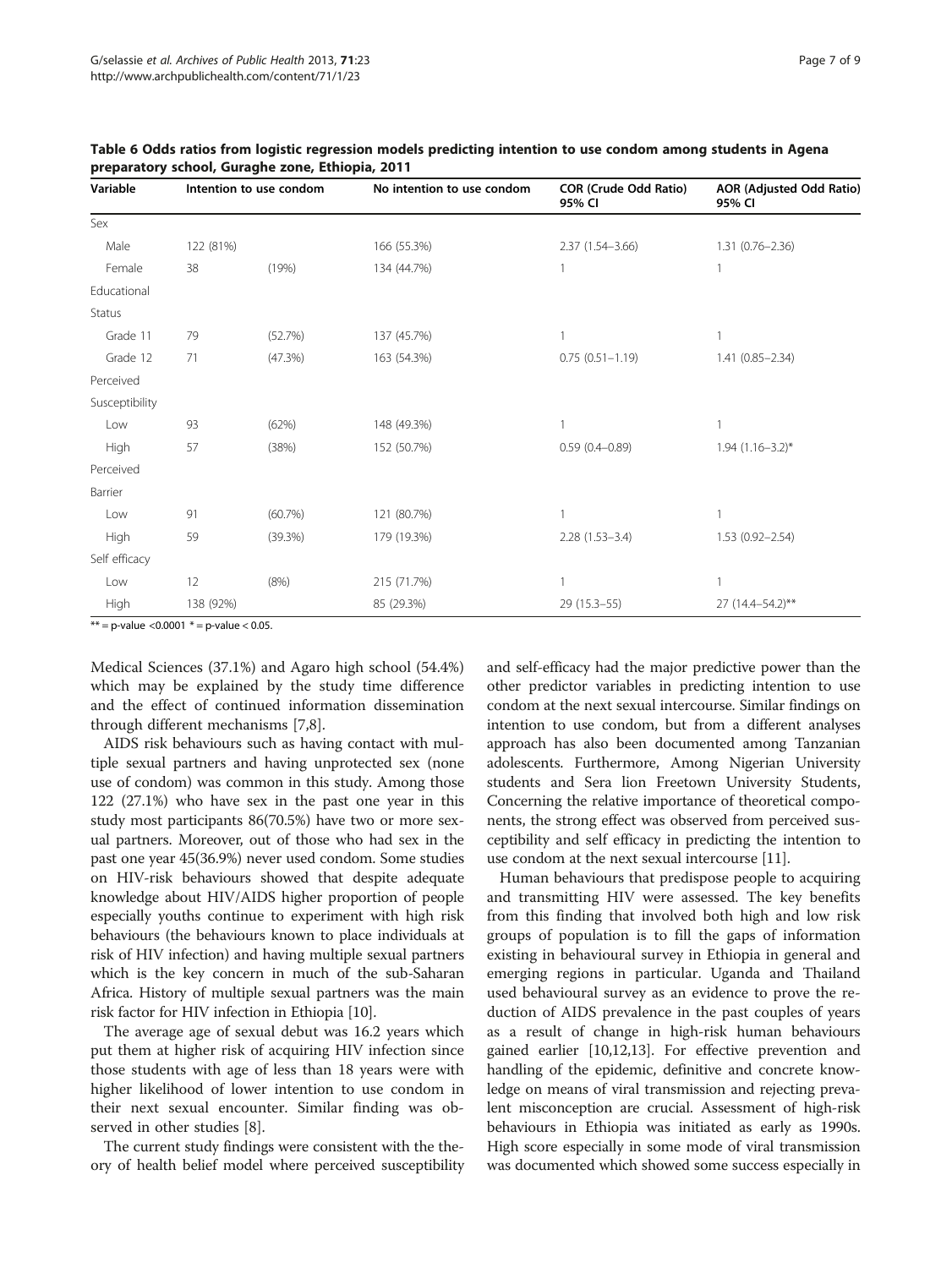<span id="page-7-0"></span>raising awareness both in the general and sub group of population [[14](#page-8-0)].

Adequate knowledge on transmission of HIV by itself is of no use if individuals don't know that they can get infection from asymptomatic carrier who looks well and healthy, had low level of awareness and condom use, which is quite comparable to many studies in Ethiopia and Africa [[15\]](#page-8-0). Furthermore if the respondents had little awareness that asymptomatic healthy carriers could transmit the disease, they may not refrain themselves from engaging in sexual relation with this peoples. Those factors may result in a big challenge in an effort to fight against the disease.

Finally, the implication of the study findings is clear that the significant associations which emerged from this research should be incorporated into AIDS risk reduction programs. Individuals should be made aware of the dangers associated with being less concerned about multiple partnership and use condom in different situations. Programs must be designed in such a way that relevant others would also practice safe sex. Using relevant others for passing message and skills is required. Students will change their behaviours in response to the true expectations of others more than through changes in individual beliefs or attitudes. This suggests that deficit of shifting social norms, individuals won't change. Therefore, the intervention plan must ensure that all channels reaching the network contain the same message to increase the perception that the new practice has wide support. In addition, intervention, which encourages community discussion on the issue, can be included with the assumption that such discussion will accelerate the process of social norm diffusion.

This study has some limitations. Firstly it is expected to be prone for the limitation of cross-sectional survey (temporal relationship). Secondly the explicit wisdom, values or culture of a given ethnic group, religion or previous environment are expected to have some kind of influence on current decisions related to sexual behaviour in general, condom use status in particular. Thirdly it may be exposed to social desirability bias. Lastly one of the predictor variables 'self efficacy' had a larger AOR and a wider confidence interval resulting in low precision to the true value.

# Conclusions

Intention to use condom in the next sexual encounter is very low despite having a relatively acceptable level of knowledge on mode of HIV/AIDs transmission and prevention. It was found to be associated with perceived susceptibility and self-efficacy. Multiples sexual partner relation was common among those who had sex in the past one year. And significant number of the study participants have never used condom during sexual intercourse.

Therefore the following are the possible actions; Information Education and Communication (IEC) on reducing number of sexual partners along with condom use promotion using behavioural change communication strategies focusing on increasing youths perceived susceptibility to HIV/AIDS and self efficacy should be the primary strategy of HIV/AIDS prevention process in target population of the study area and the wider youth community in Ethiopia. With this, emphasis has also to be given towards avoiding other high-risk behaviours. Further investigation concerning the socio-psychological and cultural factors should be performed to achieve the intended positive behavioural changes pertaining to HIV/AIDS prevention effort particularly adolescents of Ethiopia.

#### Competing interests

The authors would like to declare that we have no competing interest in this particular study.

#### Authors' contributions

GG has conceived of the study, carried out the overall design and execution of the study, performed data collection and statistical analysis. ND has participated in the revision of the design of the study, data collection techniques and helped the statistical analysis. GT participated in the drafting of the manuscript and assisted the design of the study and data analysis. All authors read and finally approved this manuscript for submission.

#### Authors' information

Negussie Deyessa and Gezahegn Tesfaye are co-authors.

#### Acknowledgements

Our heartfelt thanks goes to the people of Guraghe Zone who volunteered for the study, for the staff of the Ezza woreda Education office and Agena preparatory school, for the supervisors and data collectors who have given their unreserved support for the study. We want to thank all the Addis Continental staffs and the librarians for their support. We also would like to extend our thanks to the library staff of Aids Resource center ay Addis Ababa.

#### Author details

<sup>1</sup>Health System Strengthening Department, Management Science for Health Addis Ababa, Ethiopia. <sup>2</sup>School of Public Health, Addis Ababa University Addis Ababa, Ethiopia. <sup>3</sup>Department of Public Health, College of Health and Medical Sciences, Haramaya University, Harar, Ethiopia.

#### Received: 22 January 2013 Accepted: 4 September 2013 Published: 8 September 2013

#### References

- 1. USAIDS: Global Report on the Global AIDS Epidemic. Washington, DC: USAIDS; 2012:8–17.
- 2. Richard M: Persuading People to Have Safer Sex. Application of Social Science to the AIDS Crisis. Mahwah, New Jersey, London: Lawrence Erlbaum associate Inc.; 2001:1–33.
- 3. USAIDS: AIDS and other STI. Geneva, Switzerland: WHO; 2003.
- 4. Mohamed F: Factors Related to Voluntary HIV Counseling and Testing Among 15–49 Years Urban Community of Eastern Ethiopia. Addis Ababa: AAU; 2000:1–79.
- 5. ICN: Impacts of HIV/AIDS on Health Personnel. Switzerland, Geneva: WHO; 2003.
- 6. Gerald J, Stine P: AIDS Update. Englewoods Cliffs, New Jersey: Prentice Hall; 2003:264–307.
- 7. Yohannis F, Alemayehu W: High-risk sexual behaviour and pattern of condom utilization of the Gondar Collage of Medical Sciences (GCMS) Students, North-west Ethiopia. Ethiop J Health Dev 2002, 16(3):335-338.